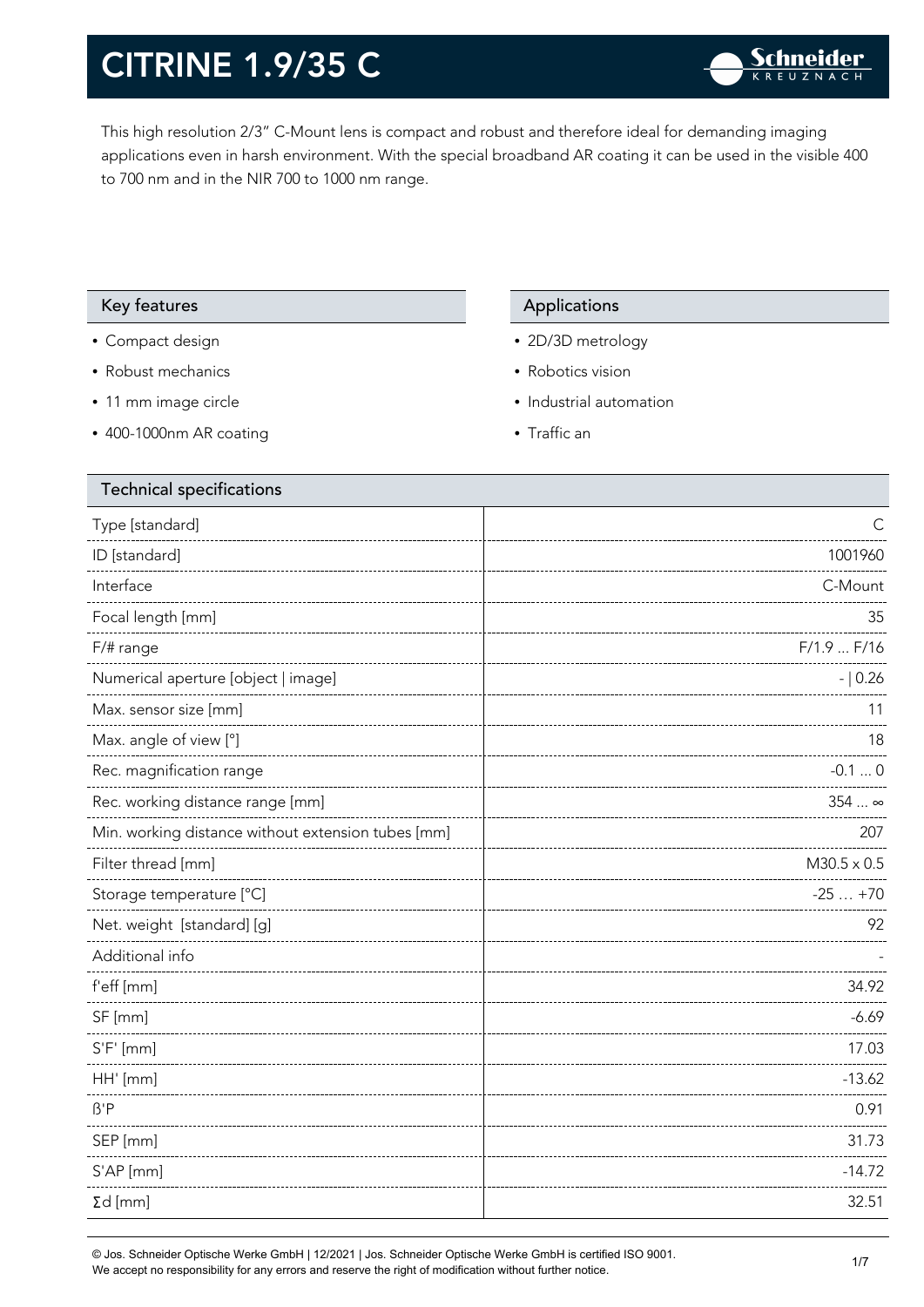

### MTF charts

| Spectrum name    |     |     |        |     |     |     |
|------------------|-----|-----|--------|-----|-----|-----|
| Wavelengths [nm] | 425 | 475 | 525    | 575 | 625 | 675 |
| Rel. weights [%] |     |     | $\sim$ | ົ   | 1 C |     |



--- 20 LP/mm, tangential --- 40 LP/mm, tangential --- 80 LP/mm, tangential

© Jos. Schneider Optische Werke GmbH | 12/2021 | Jos. Schneider Optische Werke GmbH is certified ISO 9001. We accept no responsibility for any errors and reserve the right of modification without further notice.<br>We accept no responsibility for any errors and reserve the right of modification without further notice.

3.3

 $4.4$ 

5.5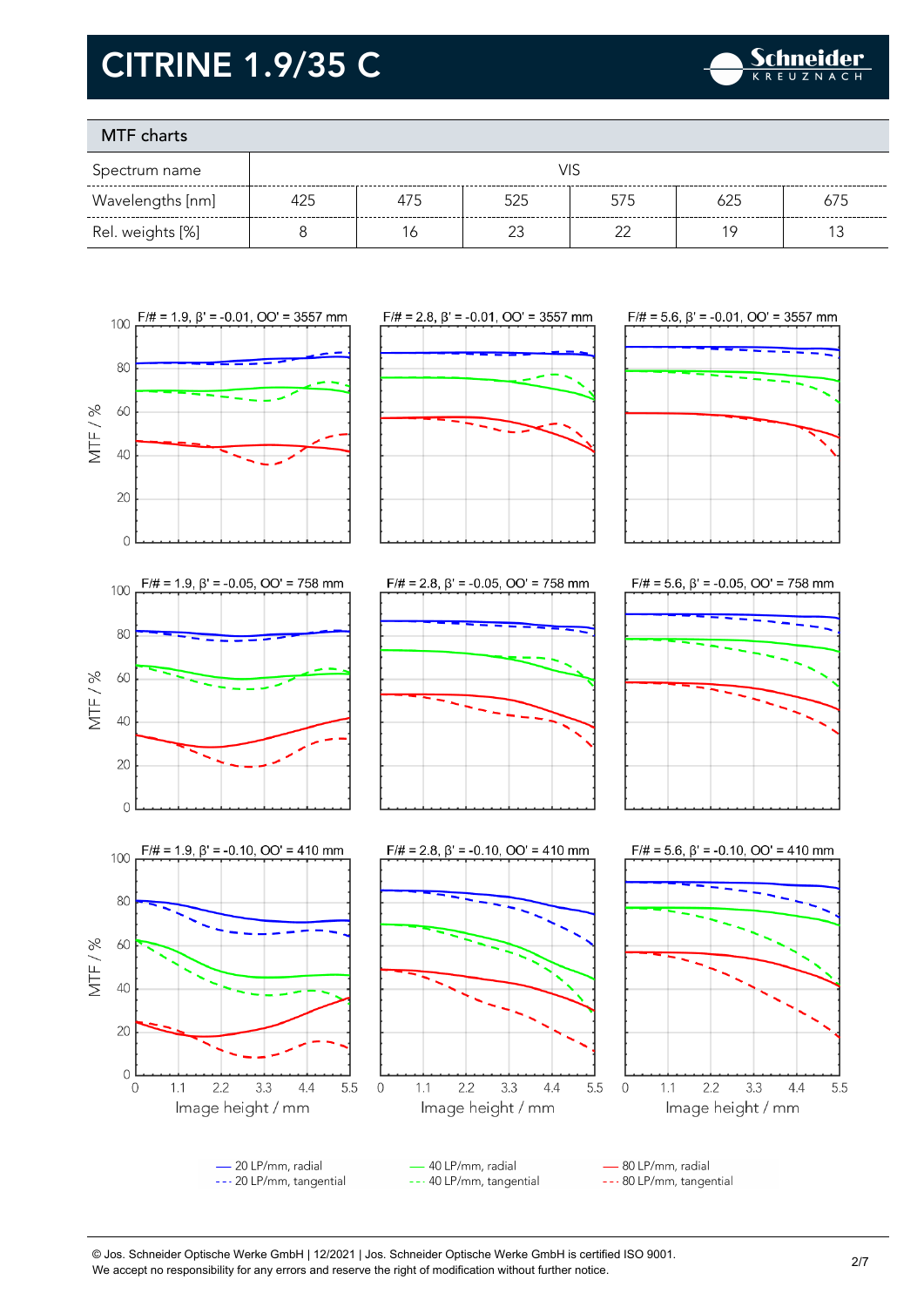

#### Rel. illumination vs. image height



| - -                      | $F/\# = 1.9, \ \ \beta = -0.01$         |  |
|--------------------------|-----------------------------------------|--|
| - -                      | F/# = 2.8, $\beta$ = -0.01              |  |
| $ -$                     | F/# = 5.6, $\beta$ = -0.01              |  |
| $\overline{\phantom{0}}$ | $F/\ddot{\pi} = 1.9, \ \beta = -0.05$   |  |
| —                        | $F/\ddot{\pi} = 2.8, \ \ \beta = -0.05$ |  |
| $\overline{\phantom{0}}$ | $F/\ddot{\pi} = 5.6, \ \beta = -0.05$   |  |
|                          | $F/\# = 1.9, \ \beta = -0.10$           |  |
|                          | $F/\ddot{\pi} = 2.8, \ \beta = -0.10$   |  |
|                          | $F/\ddot{=} = 5.6, \ \beta = -0.10$     |  |

#### Distortion vs. image height



#### Transmittance vs. wavelength



© Jos. Schneider Optische Werke GmbH | 12/2021 | Jos. Schneider Optische Werke GmbH is certified ISO 9001. We accept no responsibility for any errors and reserve the right of modification without further notice.<br>We accept no responsibility for any errors and reserve the right of modification without further notice.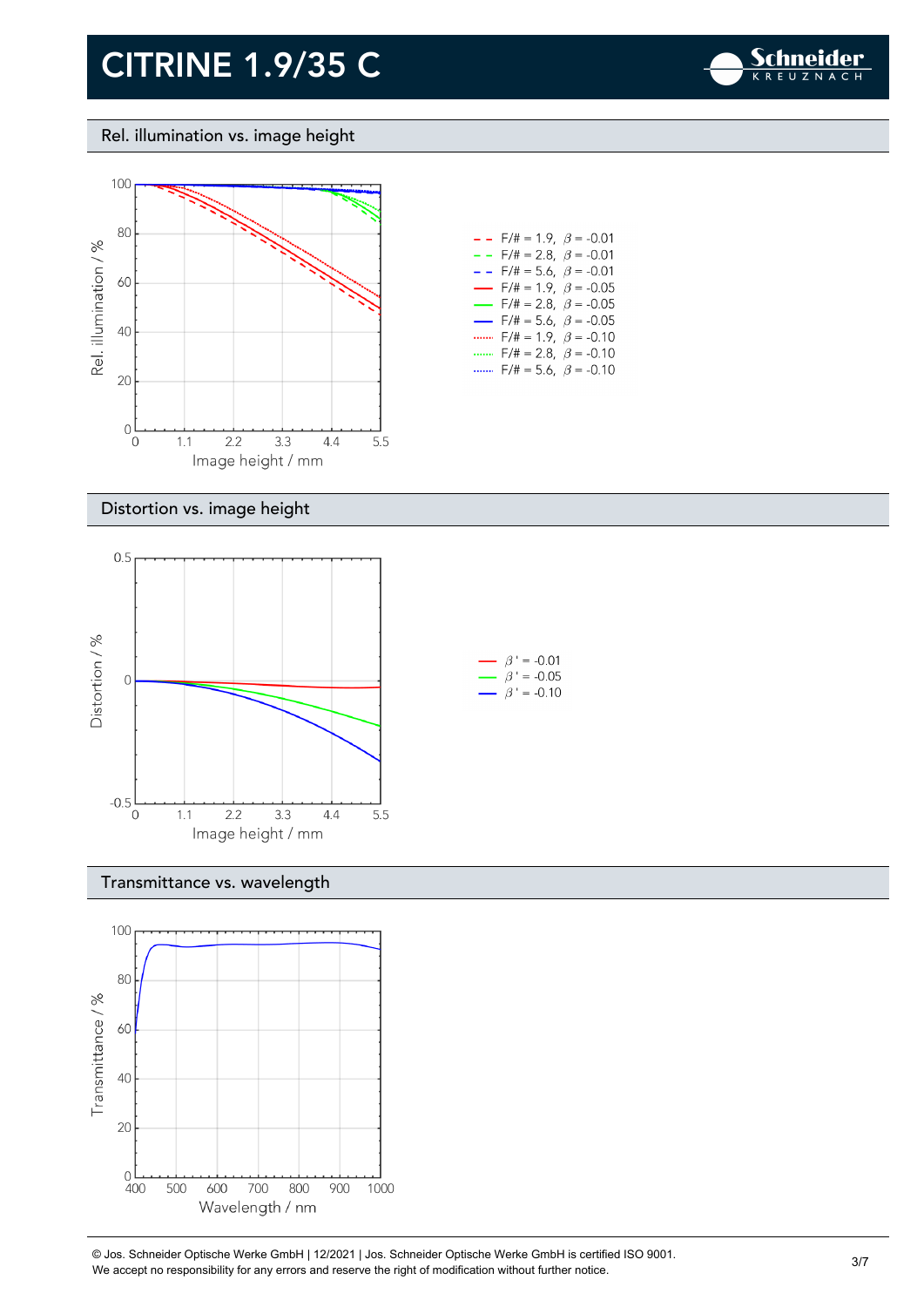

### Technical drawings

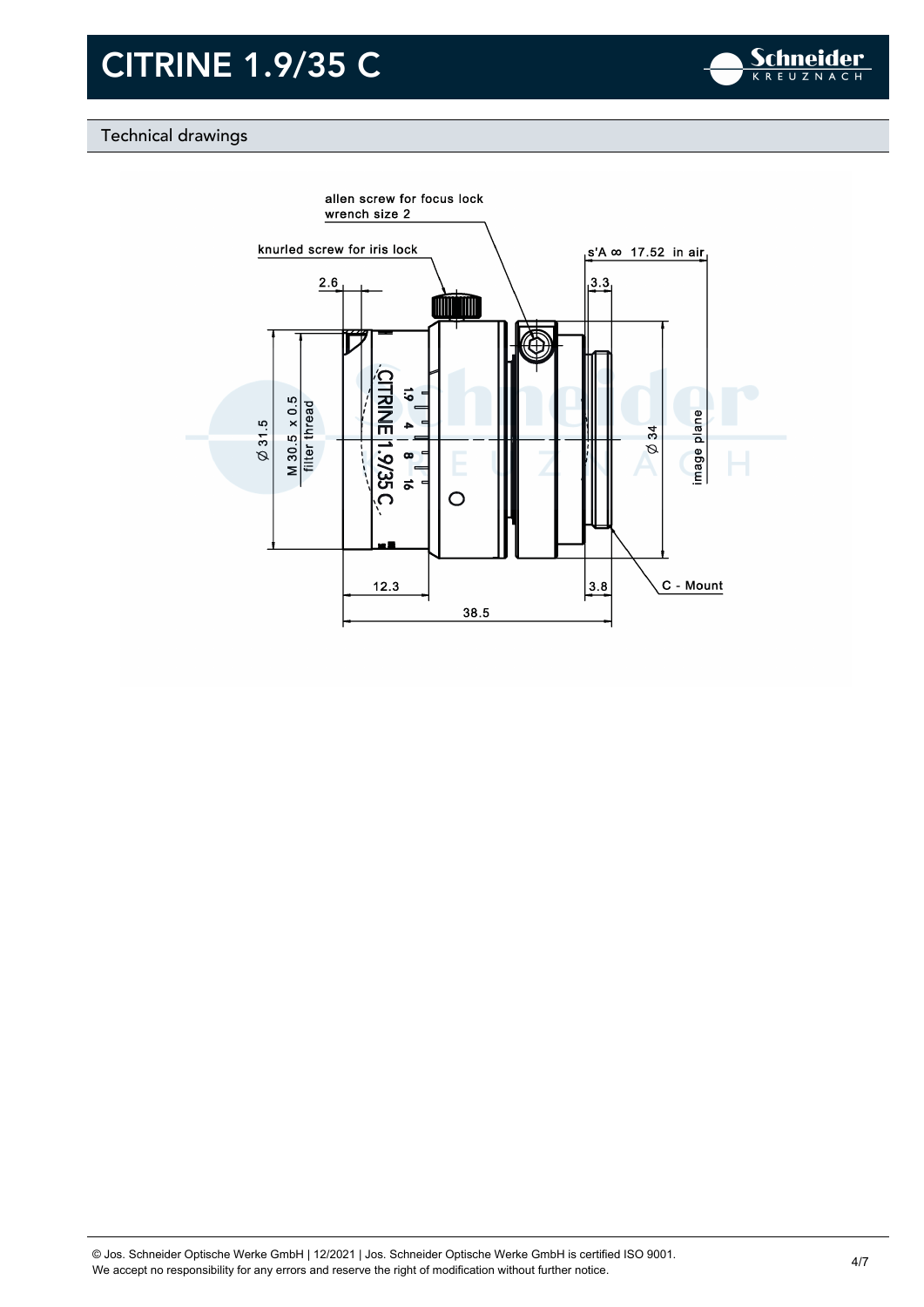

| Accessories    | Mount                       | Eff. length        |         |
|----------------|-----------------------------|--------------------|---------|
| Adapter        | CS-Mount                    | $5 \text{ mm}$     | 25081   |
|                | $C$ -Mount / M42 $\times$ 1 | $5.5 \text{ mm}$   | 1075817 |
| Extension tube | C-Mount / C-Mount           | $5 \, \mathrm{mm}$ | 39316   |
|                | C-Mount / C-Mount           | $8 \text{ mm}$     | 39315   |
|                | C-Mount / C-Mount           | $10 \text{ mm}$    | 39312   |